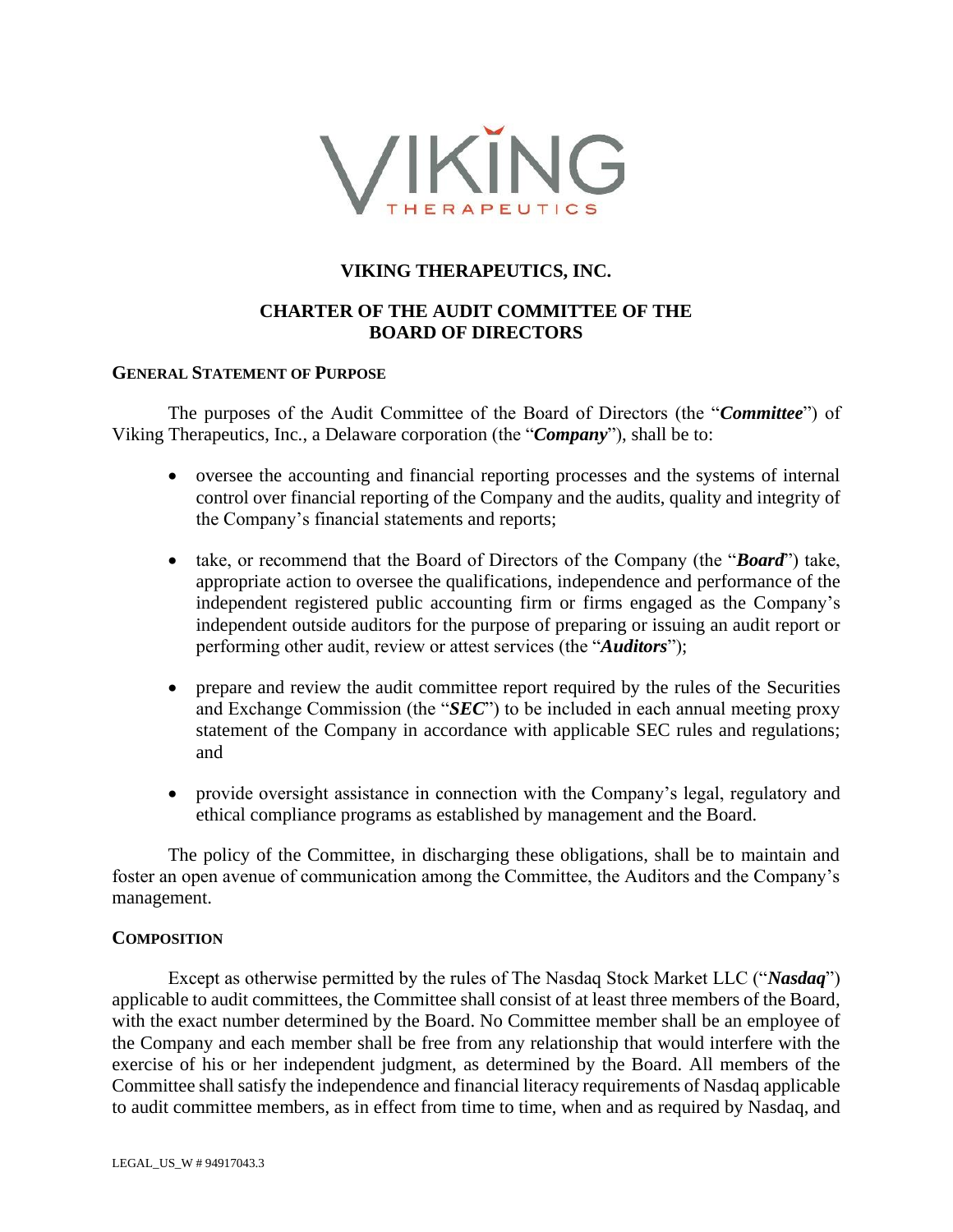the independence requirements of Rule  $10A-3(b)(1)$  of the Securities Exchange Act of 1934, as amended (the "*Exchange Act*"), subject to any exceptions permitted by these requirements. Each member of the Committee must be able to read and understand fundamental financial statements, including the Company's balance sheet, income statement and cash flow statement. Members of the Committee are not required to be engaged in the accounting and auditing profession and, consequently, some members may not be experts in financial matters or matters involving auditing or accounting. However, at least one member of the Committee shall qualify as an "audit committee financial expert," as defined in Item  $407(d)(5)(ii)$  of Regulation S-K under the Exchange Act. Members of the Committee may not receive any compensation from the Company except for fees and equity awards for service as directors and committee members. No member of the Committee shall have participated in the preparation of the Company's or any of its subsidiaries' financial statements at any time during the past three years. The members of the Committee shall be appointed by the Board in accordance with the Bylaws of the Company (as they may be amended from time to time, the "*Bylaws*") based on recommendations from the Nominating and Corporate Governance Committee of the Board, and shall serve at the discretion of the Board. The Board may remove any member of the Committee at any time with or without cause, and vacancies occurring on the Committee shall be filled by the Board. The Chairperson of the Committee (the "*Chairperson*") shall be appointed by the Board and shall preside at all meetings of the Committee. If a Chairperson is not designated or present at a meeting, the members of the Committee may designate a Chairperson by majority vote of the Committee membership.

The Committee members, in agreeing to serve on the Committee pursuant to this Charter, do so in reliance on, among other things, the indemnification agreements between the Company and each member and the provisions of the Company's Certificate of Incorporation, as may be amended from time to time, and the Bylaws, which (1) provide indemnification for their benefit, and (2) provide that, to the fullest extent provided by law, no director shall be liable to the Company or its stockholders for monetary damages for breach of fiduciary duty as a director.

### **MEETINGS AND MINUTES**

The Committee shall hold such regular or special meetings as its members shall deem necessary or appropriate; *provided* that such meetings shall be held no less frequently than once per quarter. Special meetings of the Committee may be called by the Chairperson of the Committee or the Chairperson of the Board. The Committee shall have the authority to establish its own rules and procedures for notice and conduct of its meetings so long as they are not inconsistent with any provisions of the Bylaws that are applicable to the Committee. The Chairperson shall prepare and/or approve an agenda in advance of each meeting. A majority of the Committee members constitute a quorum. The Committee shall meet as a committee to discuss any matters that the Committee or any of these groups believes should be discussed. In addition to the members of the Committee, the other members of the Board, the executive officers and other employees of the Company, as well as outside advisors, may be invited to participate in Committee meetings, or portions thereof. The Committee may act by unanimous written consent (which may include electronic consent) in lieu of a meeting in accordance with the Bylaws, which shall constitute a valid action of the Committee if it has been executed by each Committee member and shows the date of execution.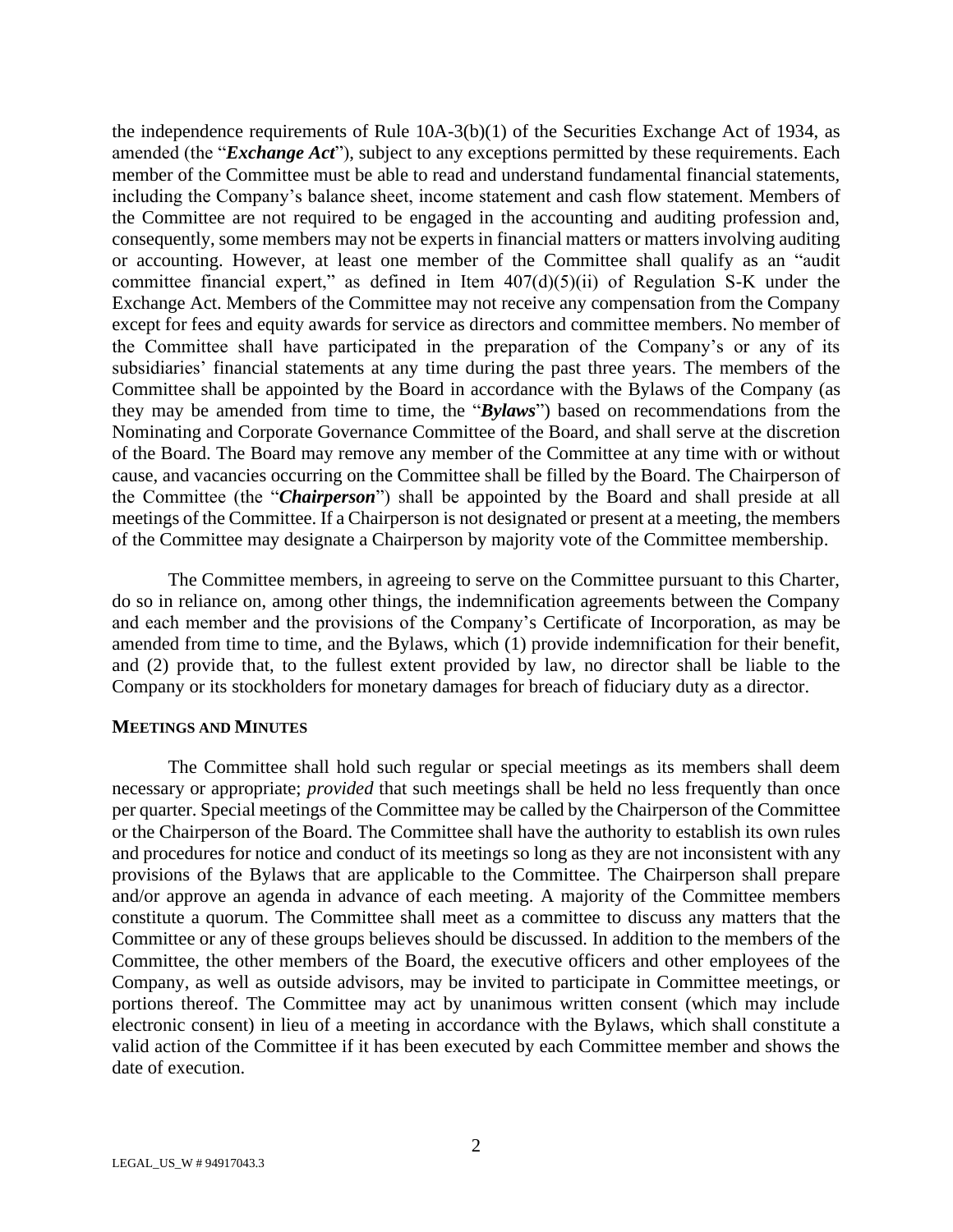The Committee shall maintain written minutes of its meetings and copies of its actions by unanimous written consent, and shall cause such minutes and copies of written consents to be filed with the minutes of the meetings of the Board. The minutes of the Committee and actions by unanimous written consent of the Committee members shall be made available to the other members of the Board. The Committee, through the Chairperson, shall report all material activities of the Committee to the Board from time to time, or whenever so requested by the Board.

## **AUTHORITY**

The Committee shall have the authority to appoint, determine compensation for, and at the expense of the Company, retain and oversee the Auditors as set forth in Section 10A(m)(2) of the Exchange Act, and the rules thereunder and otherwise to fulfill its responsibilities under this Charter. The Committee shall have authority to retain and determine compensation for, at the expense of the Company, special legal, accounting or other advisors or consultants as it deems necessary or appropriate in the performance of its duties. The Committee shall also have the authority to pay, at the expense of the Company, ordinary administrative expenses that, as determined by the Committee, are necessary or appropriate in carrying out its duties. The Committee has the authority to conduct any investigation appropriate to fulfill its responsibilities, and shall have direct access to the Auditors. Each member of the Committee shall have full access to all books, records, facilities and personnel of the Company as deemed necessary or appropriate by any member of the Committee to discharge his or her responsibilities hereunder. The Committee shall have the authority to require that any of the Company's personnel, counsel, accountants (including the Auditors) or investment bankers, or any other consultant or advisor to the Company attend any meeting of the Committee or meet with any member of the Committee or any of its special legal, accounting or other advisors and consultants. The Committee shall have the authority to delegate any of its responsibilities, along with the authority to take action in relation to such responsibilities, to one or more subcommittees as the Committee may deem appropriate in its sole discretion. The operation of the Committee shall be subject to the Bylaws and Section 141 of the General Corporation Law of the State of Delaware, each as in effect from time to time. The approval of this Charter by the Board shall be construed as a delegation of authority to the Committee with respect to the responsibilities set forth herein.

#### **RESPONSIBILITIES**

The Committee shall oversee the Company's financial reporting process on behalf of the Board, shall have direct responsibility for the appointment, compensation, retention and oversight of the work of the Auditors and any other independent registered public accounting firm engaged for the purpose of performing other review or attest services for the Company. The Auditors and each such other independent registered public accounting firm shall report directly and be accountable to the Committee. The Committee's functions and procedures should remain flexible to most effectively address changing circumstances. To implement the Committee's purposes and policies, the Committee shall have the full power and authority to carry out the following primary responsibilities or to delegate such power and authority to one or more subcommittees of the Committee, and shall be charged with the following duties and responsibilities, with the understanding, however, that the Committee may supplement and, unless prohibited by applicable laws, regulations and rules or the requirements of Nasdaq or the SEC, deviate from these activities as appropriate under the circumstances: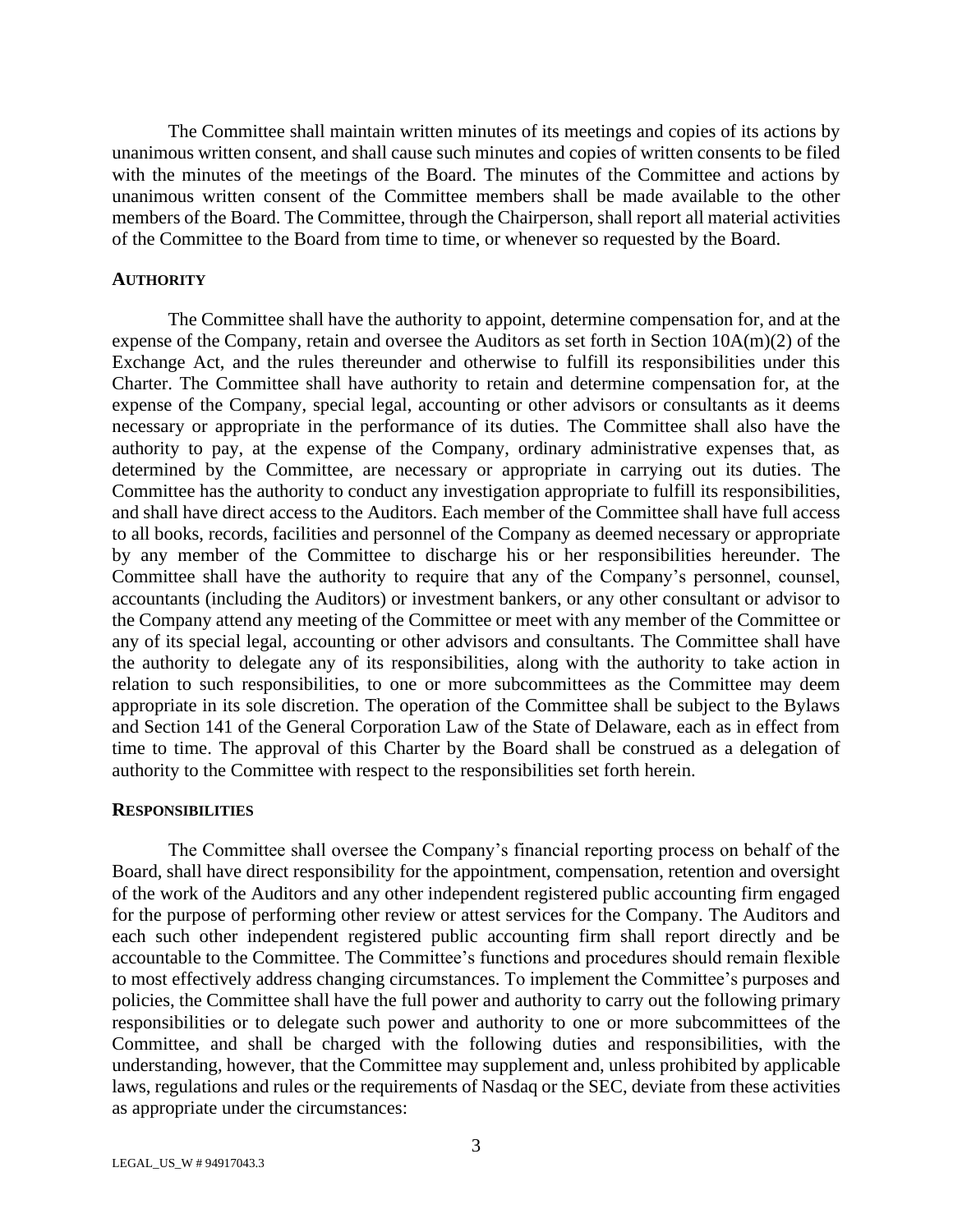1. *Evaluation and Retention of Auditors*. To evaluate the performance of the Auditors, including the lead partner, to assess their qualifications (including their internal qualitycontrol procedures and any material issues raised by that firm's most recent internal quality-control review or any litigation status, disciplinary actions or investigations by regulatory authorities and any inspection reports issued by the Public Company Accounting Oversight Board (United States) (the "*PCAOB*") and to determine whether to retain or to dismiss the existing Auditors or to appoint and engage new auditors for the ensuing year, which retention or appointment and engagement shall be subject only to ratification by the Company's stockholders (if the Committee or the Board elects to submit such retention or appointment or engagement for ratification by the stockholders).

2. *Communication Prior to Engagement*. Prior to engagement of any prospective Auditors, to review a written disclosure by the prospective Auditors of all relationships between the prospective Auditors, or their affiliates, and the Company, or persons in financial oversight roles at the Company, that may reasonably be thought to bear on independence, and to discuss with the prospective Auditors the potential effects of such relationships on the independence of the prospective Auditors, consistent with Ethics and Independence Rule 3526, *Communication with Audit Committees Concerning Independence* ("*Rule 3526*"), of the PCAOB.

3. *Approval of Audit Engagements*. To determine and approve engagements of the Auditors, prior to commencement of such engagements, to perform all proposed audit, review and attest services, including the scope of and plans for the audit, the adequacy of staffing, the compensation to be paid, at the Company's expense, to the Auditors and the negotiation and execution, on behalf of the Company, of the Auditors' engagement letters, which approval may be pursuant to preapproval policies and procedures established by the Committee consistent with applicable laws, regulations and rules, including the delegation of preapproval authority to one or more Committee members so long as any such preapproval decisions are presented to the full Committee at the next scheduled meeting.

4. *Approval of Non-Audit Services*. To determine and approve engagements of the Auditors, prior to commencement of such engagements (unless in compliance with exceptions available under applicable laws, regulations and rules related to immaterial aggregate amounts of services), to perform any proposed permissible non-audit services, including the scope of the service and the compensation to be paid therefor, which approval may be pursuant to preapproval policies and procedures established by the Committee consistent with applicable laws, regulations and rules, including the delegation of preapproval authority to one or more Committee members so long as any such preapproval decisions are presented to the full Committee at the next scheduled meeting. The Committee shall not engage the independent auditor to perform non-audit services prohibited by law or regulation, including, but not limited to, the prohibition of services set forth under Section 10A(g) of the Exchange Act.

5. *Audit Partner Rotation*. To monitor the rotation of the partners of the Auditors on the Company's audit engagement team as required by applicable laws, regulations and rules and to consider periodically and, if deemed appropriate, adopt a policy regarding rotation of auditing firms.

6. *Auditor Independence*. At least annually, consistent with Rule 3526, to receive and review written disclosures from the Auditors delineating all relationships between the Auditors, or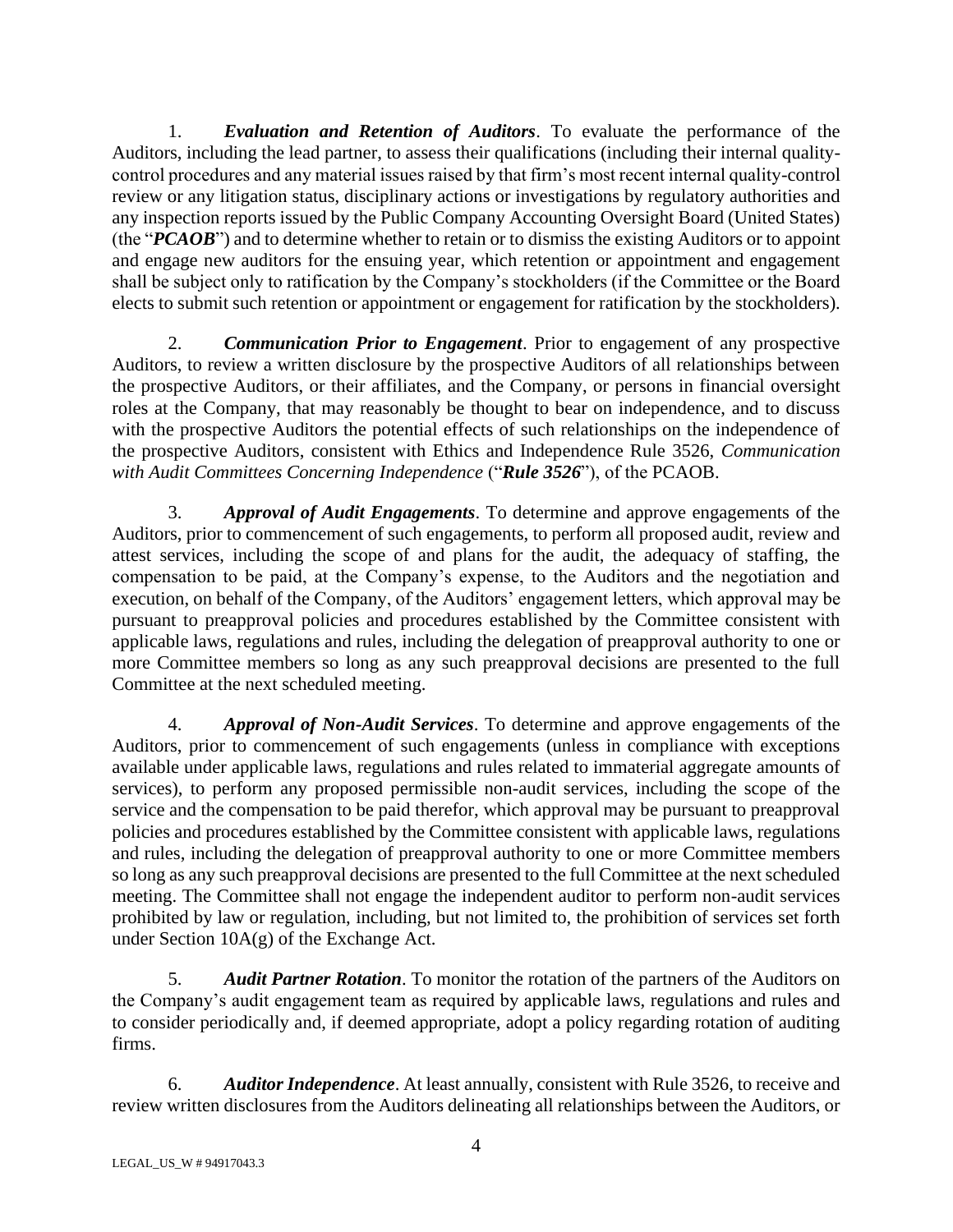their affiliates, and the Company, or persons in financial oversight roles at the Company, that may be reasonably thought to bear on independence and a letter from the Auditors affirming their independence, to consider and discuss with the Auditors any potential effects of any such relationships on the independence of the Auditors as well as any compensation or services that could affect the Auditors' objectivity and independence, and to assess and otherwise take appropriate action to oversee the independence of the Auditors.

7. *Former Employees of Auditor*. No accounting firm may perform an audit of the Company's financial statements if the Chief Executive Officer, Chief Financial Officer, Principal Financial Officer, Chief Accounting Officer, Principal Accounting Officer, Comptroller or person serving in a similar capacity for the Company was employed by such accounting firm in any capacity in the audit of the Company during the three year period preceding the date of the initiation of the current year's audit. No former employee of the Auditors who worked on the Company's account shall be hired by the Company without the prior approval of the Committee.

8. *Audited Financial Statement Review*. To review, upon completion of the audit, the financial statements proposed to be included in the Company's Annual Report on Form 10-K to be filed with the SEC, and to recommend whether or not such financial statements should be so included. Further, auditing literature, particularly Statement on Auditing Standards No. 100 (AU Section 722), defines the term "review" to include a particular set of required procedures to be undertaken by independent auditors. The members of the Committee are not independent auditors, and the term "review" as used in this Charter is not intended to have that meaning and should not be interpreted to suggest that the Committee members can or should follow the procedures required of auditors performing reviews of financial statements.

9. *Annual Audit Results*. To review and discuss with management and the Auditors the results of the annual audit, including the Auditors' assessment of the quality, not just acceptability, of the Company's accounting principles and practices, the Auditors' views about qualitative aspects of the Company's significant accounting practices, the reasonableness of significant judgments and estimates (including material changes in estimates), all known and likely misstatements identified during the audit, including any material audit adjustments proposed by the Auditors and any adjustments proposed but not recorded, the adequacy of the disclosures in the financial statements and any other matters required to be communicated to the Committee by the Auditors under generally accepted accounting standards, including the standards of the PCAOB, as appropriate.

10. *Auditor Communications*. At least annually, to discuss with the Auditors the matters required to be discussed by PCAOB Auditing Standard No. 1301, *Communications with Audit Committees* (including any successor rule adopted by the PCAOB).

11. *National Office Communications*. To review with the Auditors, as appropriate, communications between the audit team and the Auditors' national office with respect to accounting or auditing issues presented by the engagement.

12. *Quarterly Results*. To review and discuss with management and the Auditors, as appropriate, the results of the Auditors' review of the Company's quarterly financial statements, prior to public disclosure of quarterly financial information, if practicable, or filing with the SEC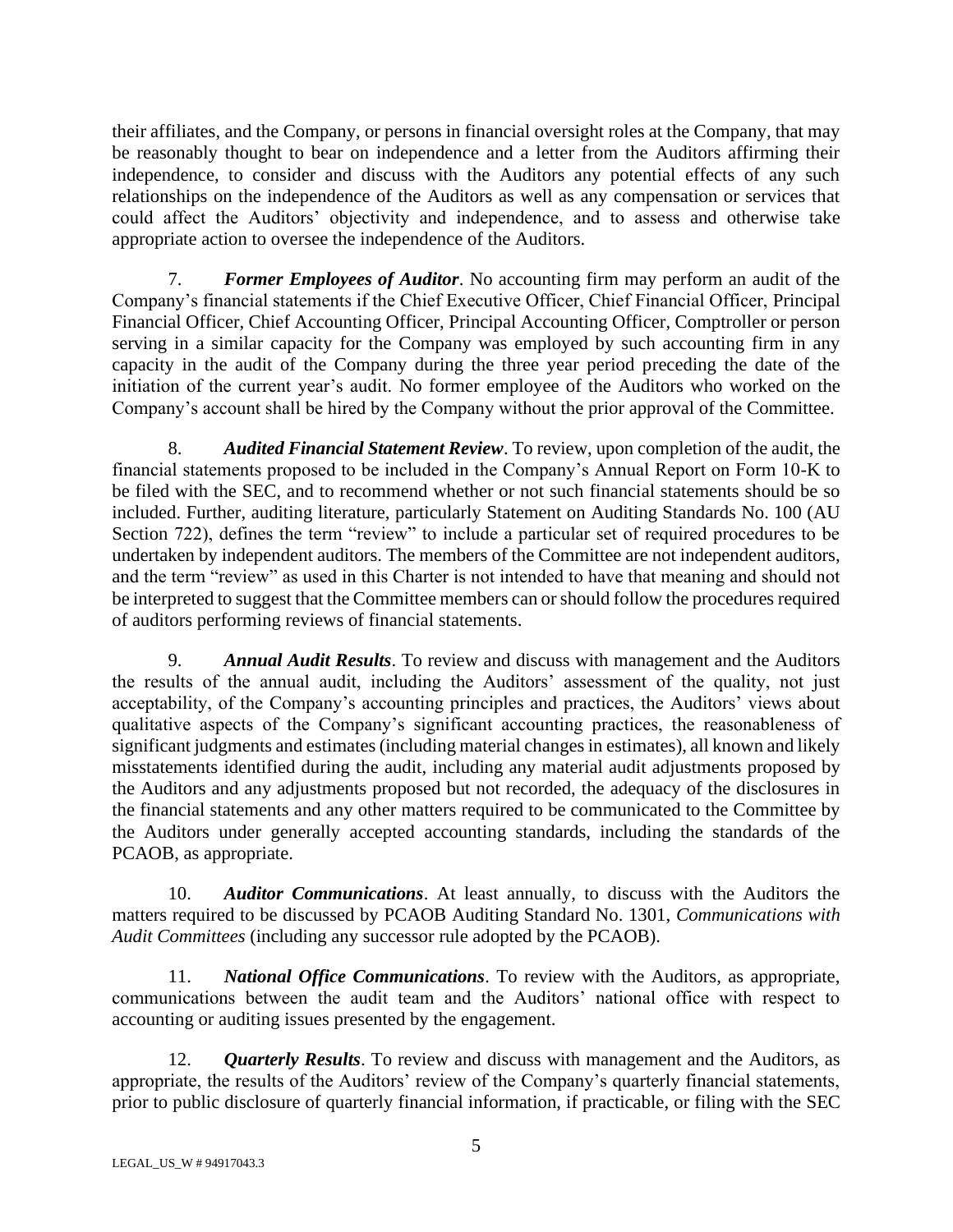of the Company's Quarterly Reports on Form 10-Q, and any other matters required to be communicated to the Committee by the Auditors under generally accepted accounting standards, including the standards of the PCAOB.

13. *Management's Discussion and Analysis*. To review and discuss with management and the Auditors, as appropriate, the Company's disclosures contained under the caption "Management's Discussion and Analysis of Financial Condition and Results of Operations" in its periodic reports to be filed with the SEC.

14. *Press Releases*. To review and discuss with management and the Auditors, as appropriate, earnings press releases and press releases containing other financial information, as well as the substance of financial information and earnings guidance provided to analysts and ratings agencies, which discussions may be general discussions of the type of information to be disclosed or the type of presentation to be made, with particular attention to any use of non-GAAP (as defined below) information and disclosures related thereto. The Chairperson may represent the entire Committee for purposes of this discussion. To the extent practicable, the Committee shall be furnished with an advance copy of each earnings release for its review prior to publication.

15. *Accounting Principles and Policies*. To review and discuss with management and the Auditors, as appropriate, significant issues that arise regarding accounting principles and financial statement presentation, including critical accounting policies and practices to be used in the audit, alternative accounting policies and treatments of financial information available under generally accepted accounting principles in the United States ("*GAAP*") related to material items discussed with management, the potential impact on the Company's financial statements of the use of such alternative accounting policies and treatments (including off-balance sheet transactions, arrangements, structures and obligations), other material written communications between the Auditors and management and any other significant reporting issues and judgments, significant regulatory, legal and accounting initiatives and developments that may have a material impact on the Company's financial statements, compliance programs or policies.

16. *Risk Assessment and Management*. To review and discuss with management and the Auditors, as appropriate, the Company's guidelines and policies with respect to risk assessment and risk management, including the Company's major financial, cybersecurity and information technology risk exposures and the steps taken by management to monitor and control these exposures.

17. *Management Cooperation with Audit*. To evaluate the cooperation received by the Auditors during their audit examination, including any audit problems or difficulties encountered during the audit or any restrictions on the scope of their activities or access to required records, data and information and, whether or not resolved, significant disagreements with management and management's response, if any.

18. *Management Letters*. To review with the Auditors and, if appropriate, management, any management or internal control letter issued or, to the extent practicable, proposed to be issued by the Auditors and management's response, if any, to such letter, as well as any additional material written communications between the Auditors and management.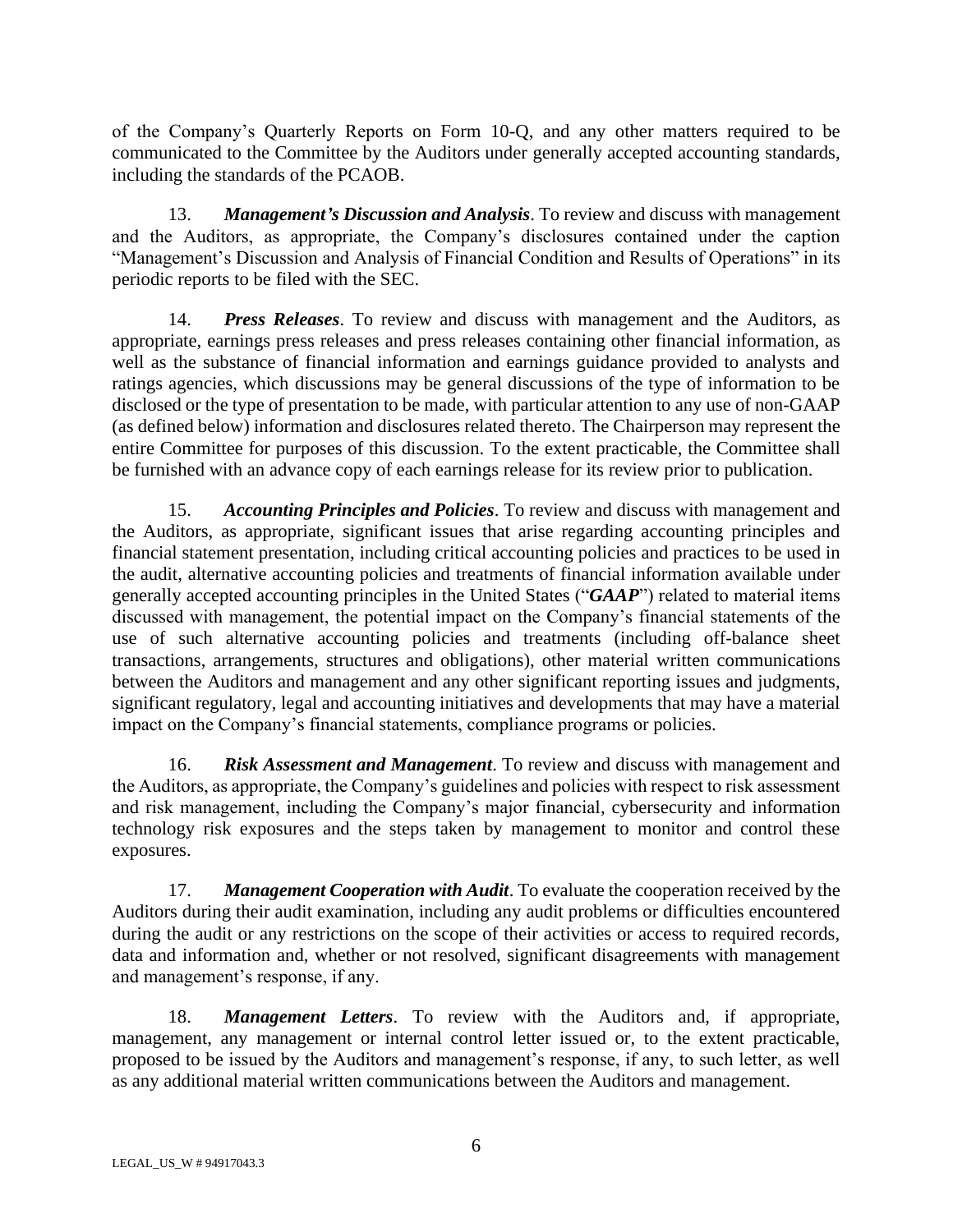19. *Disagreements Between Auditors and Management*. To review with management and the Auditors or any other registered public accounting firm engaged to perform review or attest services, any conflicts or disagreements between management and the Auditors or such other accounting firm, whether or not resolved, regarding financial reporting, accounting practices or policies or other matters, that individually or in the aggregate could be significant to the Company's financial statements or the Auditors' report, and to resolve any conflicts or disagreements regarding financial reporting.

20. *Internal Control Over Financial Reporting*. To confer with management and the Auditors, as appropriate, regarding the scope, adequacy and effectiveness of internal control over financial reporting including any special audit steps taken in the event of material control deficiencies. To review with management and the Auditors any fraud, whether or not material, that includes management or other employees who have any significant role in the Company's internal control over financial reporting and any significant changes in internal controls or other factors that could significantly affect internal controls, including any corrective actions in regard to significant deficiencies or material weaknesses. To review and recommend action relating to any report from the Auditors made pursuant to Section 10A of the Exchange Act of illegal acts which it believes are likely to have occurred and which would have an effect on the Company's financial statements, including any contingent monetary effects, such as fines, penalties and damages.

21. *Disclosure Controls and Procedures*. To review and discuss with management and the Auditors, as appropriate, the adequacy and effectiveness of the Company's disclosure controls and procedures.

22. *Separate Sessions*. Periodically, to meet in separate sessions with the Auditors, as appropriate, and management to discuss any matters that the Committee, the Auditors or management believe should be discussed privately with the Committee.

23. *Legal Matters and Correspondence with Regulators*. To consider and review with management, the Auditors, outside counsel, as appropriate, and, in the judgment of the Committee, such special counsel, separate accounting firm and other consultants and advisors as the Committee deems appropriate, any legal or regulatory matters, correspondence with regulators or governmental agencies and any published reports that raise material issues regarding the Company's financial statements or accounting policies.

24. *Complaint Procedures*. To establish and oversee procedures, when and as required by applicable laws, regulations and rules, for the receipt, retention and treatment of complaints received by the Company regarding accounting, internal accounting controls or auditing matters and the confidential and anonymous submission by employees of the Company of concerns regarding questionable accounting or auditing matters. To establish such procedures as the Committee may deem appropriate for the receipt, retention and treatment of complaints received by the Company with respect to any matters that may be directed to the Committee for review and assessment. The Committee may review and reassess the adequacy of these procedures periodically and adopt any changes to such procedures that the Committee deems necessary or appropriate.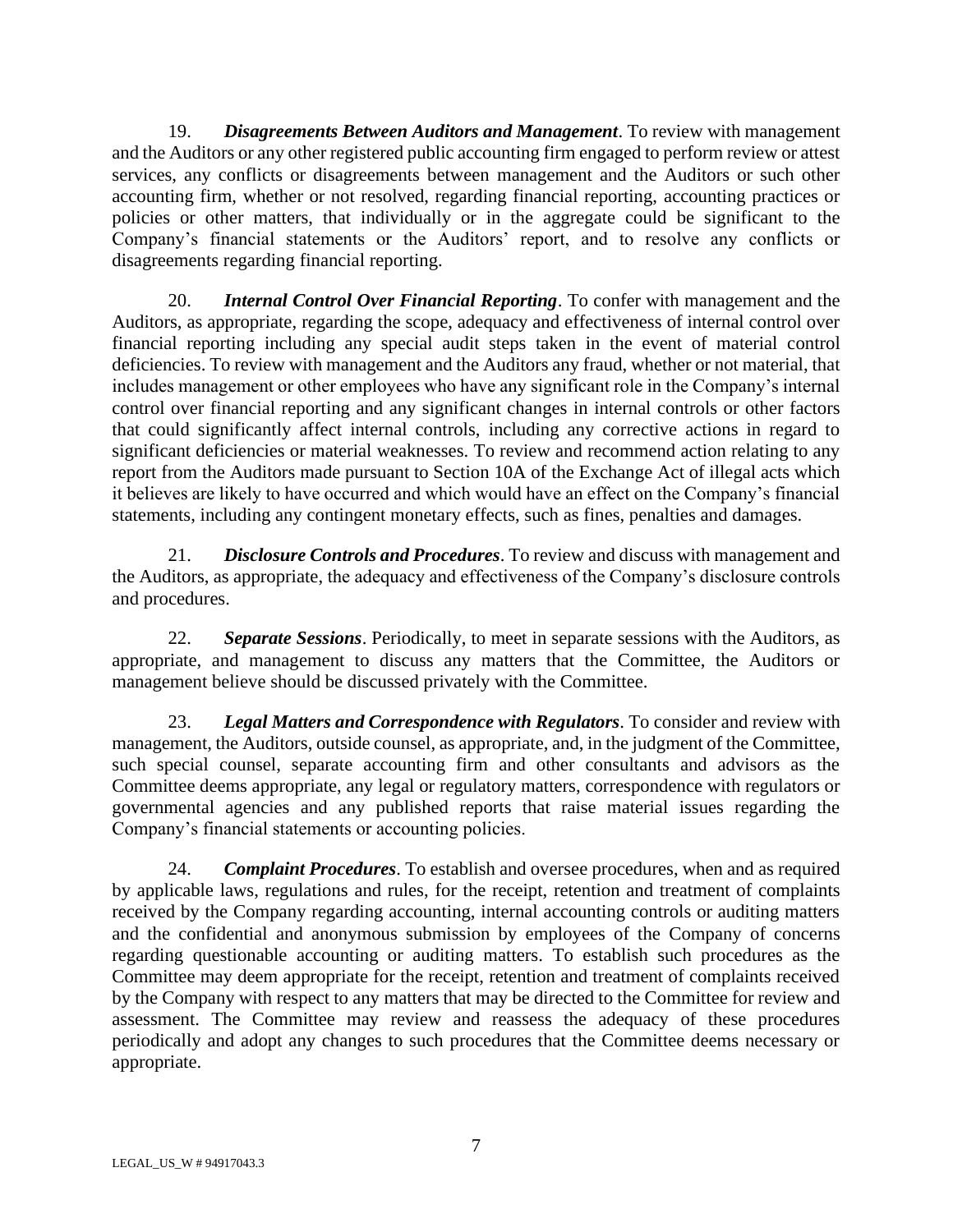25. *Engagement of Other Registered Public Accounting Firms*. To determine and approve engagements of any independent registered public accounting firm (in addition to the Auditors), prior to commencement of such arrangements, to perform any other review or attest service, including the compensation to be paid, at the Company's expense, to such firm and the negotiation and execution, on behalf of the Company, of such firm's engagement letter, which approval may be pursuant to preapproval policies and procedures, including the delegation of preapproval authority to one or more Committee members, so long as any such preapproval decisions are presented to the full Committee at the next scheduled meeting.

26. *Ethical Compliance*. To review the results of management's efforts to monitor compliance with the Company's programs and policies designed to ensure adherence to applicable laws, regulations and rules, as well as to its Code of Conduct and Ethics, including review and oversight of related party transactions as required by Nasdaq and SEC rules (including without limitation those defined in Item 404 of Regulation S-K, but excluding any compensation-related matters), and to approve any waivers of the Code of Conduct and Ethics for an executive officer or director. The Committee shall administer the Company's policies regarding the review and approval of such transactions, if and as appropriate.

27. *Investigations*. To investigate any matter brought to the attention of the Committee within the scope of its duties if, in the judgment of the Committee, such investigation is necessary or appropriate.

28. *Proxy Report*. To prepare and review the audit committee report required by the rules of the SEC to be included in each annual meeting proxy statement of the Company in accordance with applicable SEC rules and regulations.

29. *Investment Policy; Hedging Strategy*. To periodically review and discuss with management, the Company's investment policy and overall hedging strategy and the use of swaps and other derivative instruments by the Company for hedging commercial risks, and to review and approve, at least annually, decisions by the Company to enter into swaps, including those that may not be subject to clearing and exchange trading and execution requirements in reliance on the "enduser exemption" under the Commodity Exchange Act of 1936, as amended, or other rules and regulations promulgated from time to time.

30. *Foreign Subsidiaries and Foreign Affiliated Entities*. To review and request assurances from management that the Company's foreign subsidiaries and foreign affiliated entities, if any, are in conformity with applicable legal requirements, including, but not limited to, disclosure of related party transactions.

31. *Charter Review*. To periodically review this Charter and to review the compliance procedures in place to implement this Charter and recommend clarifications or necessary changes to this Charter to the Board for approval.

32. *Information Technology Oversight*. To provide oversight of, and periodically review, the Company's programs, policies, and procedures related to its information technology systems, including information asset security and data protection.